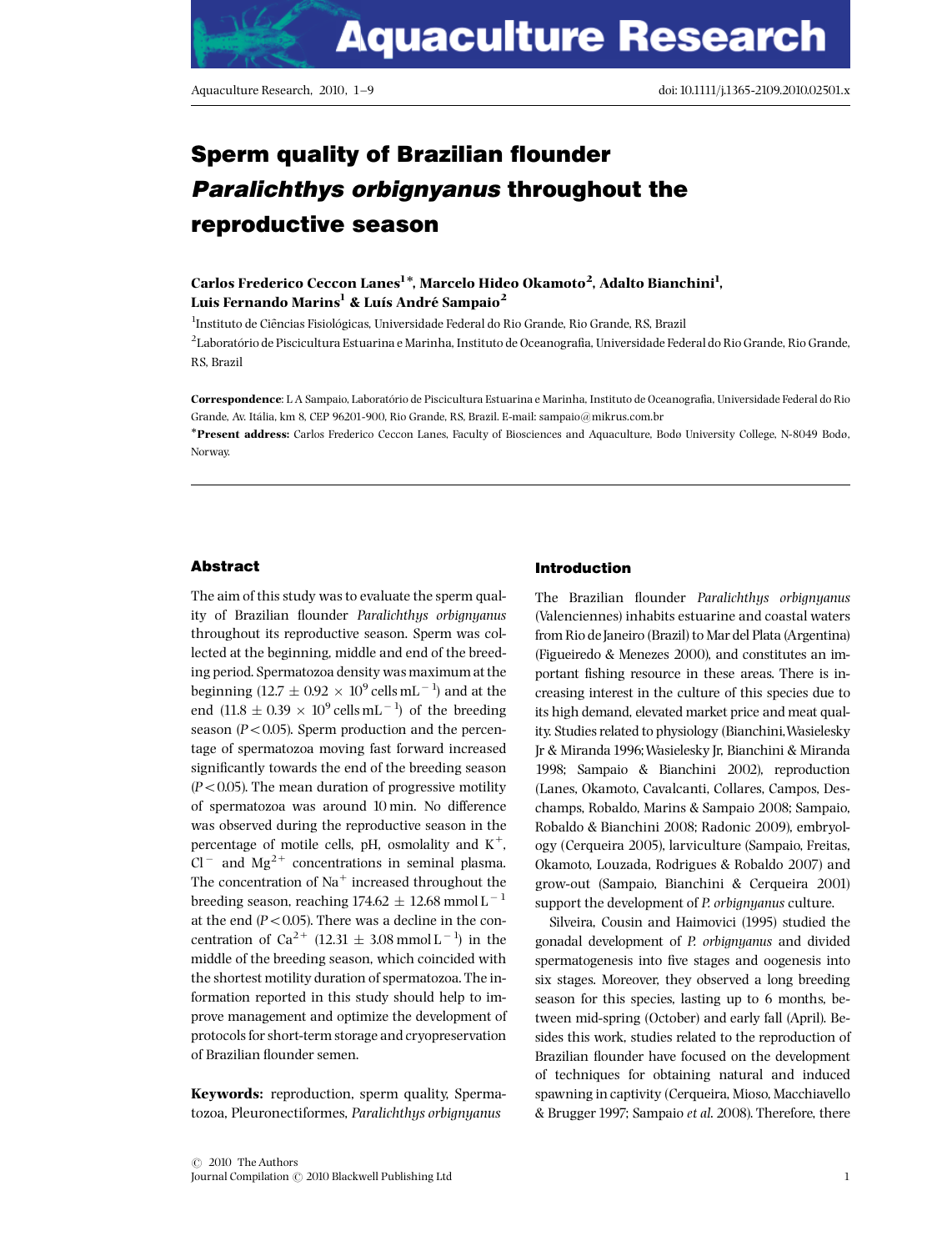is little knowledge on Brazilian flounder sperm characteristics, even though Lanes, Okamoto et al. (2008) described a protocol for cryopreservation of semen.

Adequate knowledge of the physical and chemical characteristics of sperm is important to understand the responses of fish kept in captivity (Ciereszko, Glogowski & Dabrowski 2000). Likewise, it is the key step to optimize the fertilization protocols as well as to apply new biotechnological research such as short-term storage, cryopreservation and transgenic animal production (Chao & Liao 2001; Zohar & Mylonas 2001; Lanes, Sampaio & Marins 2008). Biomarkers of sperm quality documented so far include spermatocrit, sperm density, osmolarity, pH and chemical composition of seminal plasma, enzymatic activity, adenosine triphosphate (ATP) concentration, motility, morphology and ultrastructure and fertilizing capacity (Rurangwa, Kime, Ollevier & Nash 2004). Besides these parameters, the percentage of motile cells and duration of motility are considered to play an important role in sperm-fertilizing ability in fish (Alavi & Cosson 2005; Cosson, Groison, Suquet, Fauvel, Dreanno & Billard 2008).

Changes in the sperm characteristics of fish occur naturally during the breeding season. Parameters such as semen volume, spermatozoa concentration, percentage of motile cells, motility duration, morphology, pH and fertilizing capacity vary throughout the reproductive season, as described previously for ocean pout Macrozoarces americanus (Bloch & Scneider) (Wang & Crim 1997), red porgy Pagrus pagrus L. (Mylonas, Papadaki & Divanach 2003), Atlantic halibut Hippoglossus hippoglossus L. (Babiak, Ottesen, Rudolfsen & Johnsen 2006), Senegalese sole Solea senegalensis (Kaup) (Cabrita, Soares & Dinis 2006), spiny eel Mastacembelus mastacembelus (Bank & Solender) (Sahin˛z, Aral & Dogu 2007) and Atlantic cod Gadus morhua L. (Rouxel, Suquet, Cosson, Severe, Quemener & Fauvel 2008). However, the changes observed in the sperm quality for different species do not follow the same pattern. Thus, alterations in sperm production during the reproductive period should be species-specific.

The aim of this study was to evaluate the sperm quality of Brazilian flounder P. orbignyanus throughout the reproductive season.

## Materials and methods

## Fish

Brazilian flounder broodstock were captured during its breeding season (from October-2006 to April-2007) at Cassino Beach (Southern Brazil,  $32^{\circ}12'S$  -52°10'W) and taken to the Laboratory of Marine Fish Culture at the Federal University of Rio Grande (FURG). Males  $(306 \pm 24 \text{ g}, 30 \pm 1 \text{ cm}, \text{ mean } \pm \text{ SE})$ were kept in the laboratory no longer than 3 days before sperm was collected, and they were not fed during this period. Holding tanks (1000 L) were placed in a room with a controlled photoperiod (14 h light/10 h dark). Temperature and salinity were normal for the season and varied according to Fig. 1.Water was renewed at least 100% daily and feeding was withheld before sperm sampling.

# Sperm sampling

Sperm samples were collected at the beginning (October,  $n = 15$ ), middle (January,  $n = 8$ ) and end (April,



Figure 1 Mean values of water temperature and salinity during the reproductive season of Brazilian flounder Paralichthys orbignyanus. Flounders were caught in the beginning (October), middle (January) and end (April) of the reproductive season.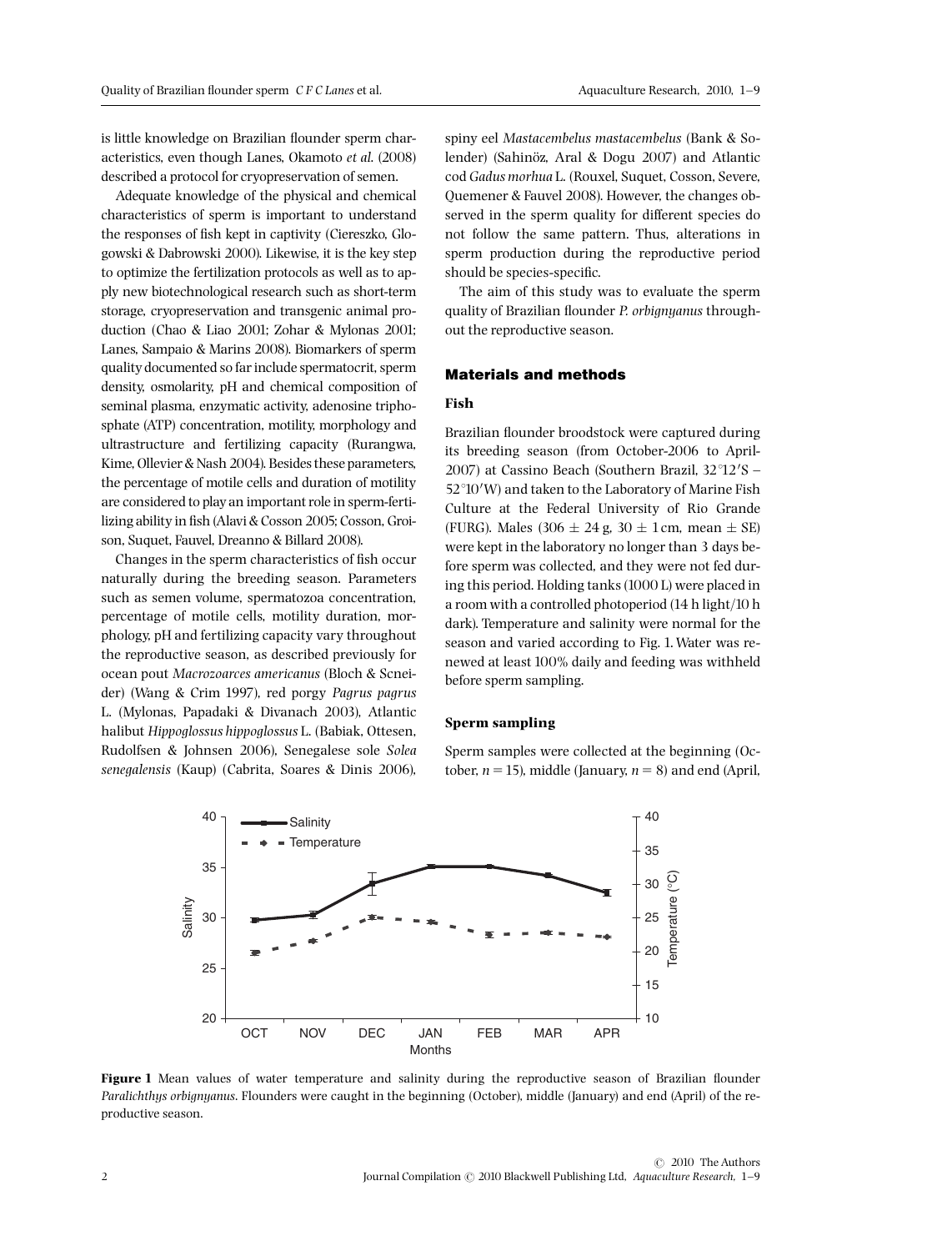$n = 15$ ) of the reproductive season. Before stripping, fish were anaesthetized with benzocaine (50 ppm). Fish bladders were emptied by abdominal pressure and the urogenital areas were blotted dry with a paper towel in order to avoid urine and faecal contamination. Sperm was hand stripped and collected in a graduated syringe without a needle (1mL) and immediately transferred to 1.5 mL microtubes.

#### Evaluation of sperm motility

Spermatozoa motility was estimated subjectively under an optic microscope (Olympus CX-41, 400  $\times$ ) immediately after sperm was activated with seawater  $(35\% \approx 1050 \text{ mOsmol kg}^{-1})$ . Dilution was equal to 1:50 (1  $\mu$ L sperm and 49  $\mu$ L seawater). Motility was estimated using an arbitrary scale, ranging from 0 to 5, where 0 represents no motility;  $1, 1-25\%$ ; 2,  $26-50\%$ ; 3, 51-75%; 4, 76-90%; and 5, 91-100% of motile spermatozoa (Borges, Siqueira, Jurinitz, Zanini, Amaral, Grillo, Oberst & Wassermann 2005).

Progressive, vibratory and total sperm motility durations were estimated.These intervals were subjectively studied, considering progressive motility from the time of activation up to at least when 50% of the cells were in movement, vibratory motility from this time point until no more vibrating cells could be observed and total sperm motility duration was the sum of progressive and vibratory motility duration. The experiments were carried out in triplicate and room temperature was maintained at 20 $\degree$ C, the temperature at which Radonic, Müller, López, Bambill, Spinedi and Boccanfuso (2007) obtained the best results for natural spawning. All evaluations were conducted by the same observer in order to reduce variability.

#### Physical characteristics of sperm

The volume of ejaculated sperm was measured directly in graduated plastic syringes. Spermatozoa concentration was determined using an improved Neubauer Bright line counting chamber  $(0.00025 \text{ mm}^3)$ square $^{\rm -1}$ ). Sperm was fixed in 4% formalin and diluted in distilled water (1:2000). Two dilutions were performed for each sample. Each dilution was counted once and the mean of the two counts was utilized to calculate spermatozoa density. Before counting, samples were left undisturbed for about 10 min in the Neubauer chamber, allowing cells to sediment. Cells were counted under a microscope at  $\times$  400 magnification.

Spermatocrit was determined using glass microhaematocrit capillary tubes (75 mm length, 1.1^1.2 mm internal diameter). Semen was drawn into the tubes until  $60-80%$  of the volume was filled. One end of the tube was sealed with clay and tubes were centrifuged for 40 min at 12000 g. All spermatocrits were determined within 2 h of sperm collection.

Sperm production (SP) was calculated using the formula  $SP = D \times V$ , where D is the sperm density and  $V$  is the volume of milt collected.

## Analyses of seminal plasma

Sperm of each flounder was centrifuged for 20 min at  $12000 g$  and the seminal plasma was removed and maintained at  $-20$  °C until the ionic composition analyses. The pH was immediately determined by pH indicator strips between the range from 6.0 and 8.0 with an increment of 0.2 U (Macherey-Nagel; Düren, Germany). The Na<sup>+</sup>, K<sup>+</sup> and Mg<sup>2+</sup> (mmol L<sup>-1</sup>) concentrations were established using an atomic absorption spectrophotometer (Model - GBC 932 plus; Dandenong, Vic., Australia). The  $Ca^{2+}$  concentration was determined using flame photometry (Digimed NK-2004; Campo Grande, SP, Brazil), while  $Cl^-$  ion was analysed using a colorimetric kit (Doles; Goiás, Brazil). A semi-micro-osmometer (Knauer; Berlin, Germany) was used to determine the osmolality  $(mOsm kg<sup>-1</sup>)$  of seminal plasma.

# Statistical analyses

Percentage values were arc-sine transformed before analysis. One-way ANOVA was used to compare the parameters of sperm quality during the reproductive season. Differences were considered to be significant at  $P < 0.05$ . Tukey HSD multiple range test comparisons were used if significant differences existed among the periods. Linear regression analysis was carried out in order to determine the correlation between spermatocrit and spermatozoa density. Data are presented as mean  $\pm$  SE. All analyses were conducted using software R version 2.4.0 (R Foundation for Statistical Computing,Vienna, Austria).

#### **Results**

Running milt was available from all individuals, except for two males at the beginning of the breeding season.

The smallest sperm volume was obtained at the beginning of the breeding season  $(250 \pm 71 \,\mu\text{L})$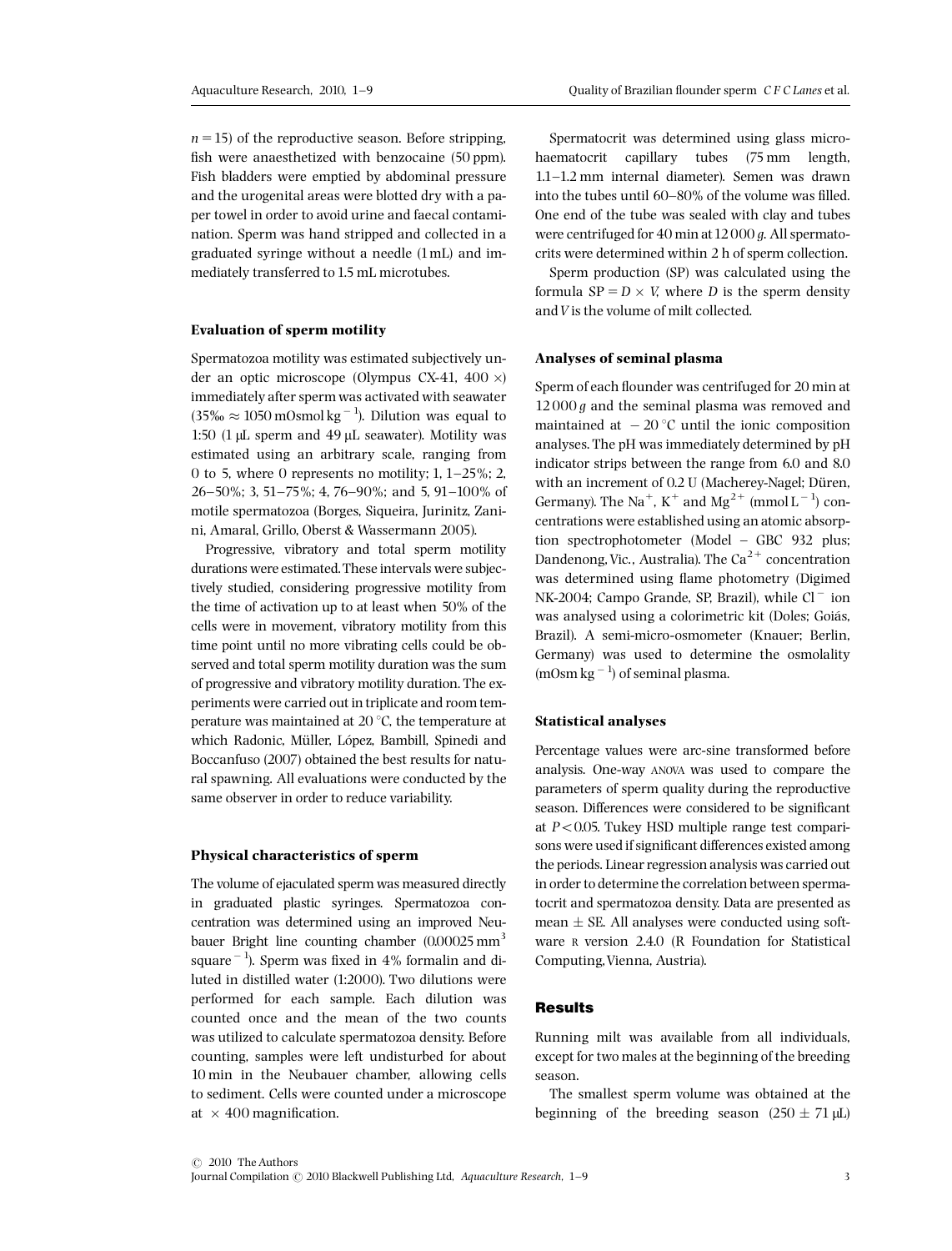$(P<0.05)$ . During the middle and the end of the season, the highest volume of semen was observed  $(P<0.05)$  (Fig. 2a). The highest spermatozoa density were verified in samples collected at the beginning  $(12.7 \pm 0.92 \times 10^{9} \text{ cells mL}^{-1})$  and at the end  $(11.8 \pm 0.39 \times 10^{9} \text{ cells mL}^{-1})$  of the breeding season  $(P<0.05)$  (Fig. 2b). However, sperm production increased during the monitoring period, reaching the maximum value at the end  $(5.17 \pm 0.44 \times 10^9$ spermatozoa) of the breeding season  $(P<0.05)$ (Fig. 2c).

Regarding spermatocrit, the lowest value was verified in a sample collected in the middle of the reproductive season, reaching only 12%; however, several fish exhibited spermatocrit values up to 100% independent of the season.The highest spermatocrit average was obtained at the beginning (88  $\pm$  5%) and at the end of the breeding season  $(76 \pm 4\%)$   $(P<0.05;$ Fig. 3). A positive correlation was found between spermatocrit and spermatozoa density  $(n = 29)$ , adjusted  $r^2 = 0.67$ ,  $P < 0.0001$ ) (Fig. 4).

No difference was found throughout the reproductive season regarding the percentage of motile spermatozoa (P > 0.05). The values were  $3.05 \pm 0.14$ ,  $3.19 \pm 0.22$  and  $3.33 \pm 0.12$  for the beginning, middle and end of the breeding season, respectively, indicating a percentage of sperm motility superior to 50%, according to the motility scale used in this study (Fig. 5). Sperm progressive motility duration increased throughout the breeding season  $(P<0.05)$ . The highest progressive motility duration was found at the end of the reproductive season, reaching  $12 \pm 1$  min (Fig. 5). In the middle of the reproductive season, the lowest values of vibratory movement and total duration of spermatozoa motility were found, reaching  $86 \pm 6$ and 96  $\pm$  5 min respectively (P < 0.05) (Fig. 6).

No difference was observed regarding the concentrations of  $K^+$ , Mg<sup>2+</sup> and Cl<sup>-</sup> ions. Osmolality and pH also remained unchanged throughout the reproductive period  $(P>0.05)$  (Table 1). The concentration of  $Na<sup>+</sup>$  ion increased during the breeding season, reaching the highest concentration at the end of the reproductive season ( $P < 0.05$ ). The lowest concentration of  $Ca^{2+}$  ion was observed in the middle of the breeding season and no difference was observed at the beginning and at the end of the reproductive period  $(P > 0.05)$  (Table 1).

# **Discussion**

Sperm production and its quality have been reported for several marine fish species (Suquet, Billard,



Figure 2 Changes in the characteristics of Brazilian flounder Paralichthys orbignyanus sperm during the reproductive season. (a) Sperm volume collected (µL); (b) Sperm density (spermatozoa mL<sup>-1</sup>); and (c) sperm production (total volume of sperm collected by striping x sperm density). Different letters above each bar indicate a significant difference during the monitoring periods  $(P<0.05)$ . Data are represented as mean  $\pm$  SE.

Cosson, Dorange, Chauvaud, Mugnier & Fauvel 1994; Mylonas et al. 2003; Babiak et al. 2006; Cabrita et al. 2006; Cosson, Groison, Suquet & Fauvel 2008). However, this is the first study on sperm production and quality throughout the breeding season for Brazilian flounder.

The volume of semen produced by P. orbignyanus was always small, similar to other Pleuronectiformes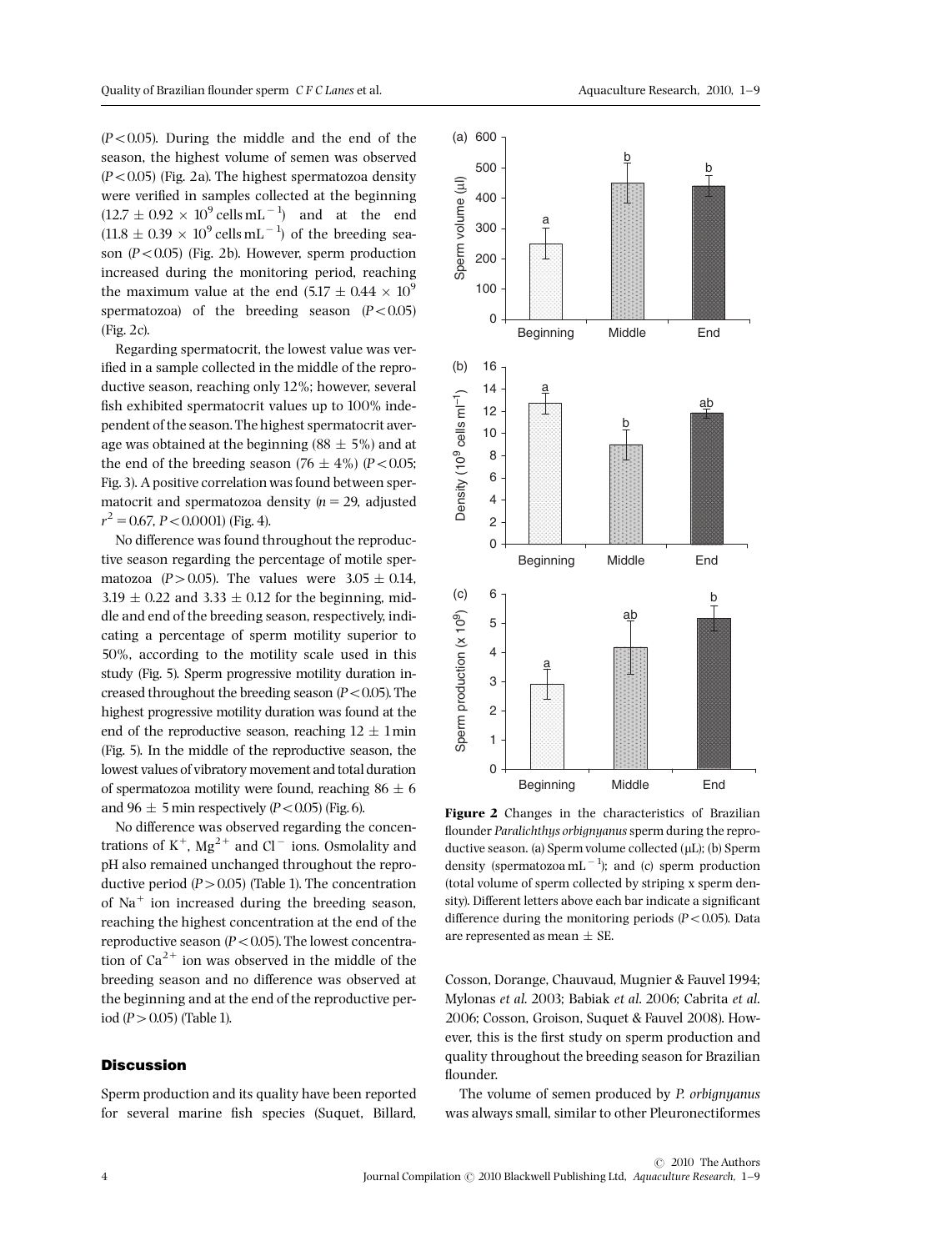

Figure 3 Variation of spermatocrit throughout the reproductive season of Brazilian flounder Paralichthys orbignyanus. Different letters above each bar indicate a significant difference during the monitoring periods  $(P<0.05)$ . Data are represented as mean  $\pm$  SE.



Figure 4 Correlation between spermatocrit (%) and spermatozoa density (cells ${\rm mL^{-1}}$ ) for Brazilian flounder Paralichthys orbignyanus sperm ( $n = 29$ , adjusted  $r^2 =$  $0.67, P < 0.0001$ ).

such as the turbot Psetta maxima L. and the yellowtail flounder Limanda ferruginea (Storer), which produce <1mL of semen (Suquet et al. 1994; Clearwater & Crim 1998). According to Silveira et al. (1995), mature spermatozoa are present in gonads of Brazilian flounder even during the winter. However, the volume of semen is smaller at the beginning of the breeding period, in spring, when two of the individuals, analysed in October, failed to release sperm after being hand stripped. The volume of sperm produced in summer and early fall was higher and all males produced sperm. Sperm production followed the same trend, increasing from the beginning of the breeding season towards its end. These results sug-



Figure 5 Sperm motility of Brazilian flounder Paralichthys orbignyanus during the reproductive season. There were no significant differences among the monitoring periods (P > 0.05). Data are represented as mean  $\pm$  SE.

gest that the reproductive peak of this species occurs between January and April.

The spermatozoa density for P. orbignyanus ranged from 8.9 to  $12.7 \times 10^9$  cells mL<sup>-1</sup>, within the same range reported for other Pleuronectiformes, such as P. maxima, starry flounder Platichthys stellatus (Pallas) and H. hippoglossus (Suquet, Omnes, Nomant & Fauvel1992; Lim, Han & Chang 2002; Babiak et al. 2006). Changes in sperm density throughout the breeding season have been reported for several marine species, including P. maxima and H. hippoglossus, whose spermatozoa concentration increased during the reproductive season (Suquet, Dreanno, Dorange, Normant, Quemener, Gaignon & Billard 1998; Babiak et al. 2006). However, the opposite was observed for seabass Dicentrarchus labrax L. and seabream Sparus aurata L. (Kara & Labed 1994). Conversely, no difference was verified for sperm of P. pagrus along its breeding season (Mylonas et al. 2003). In the present study, it was found that a decrease in sperm density occurred in the middle of reproductive season; however, it increased again towards its end.

Sperm production has been used to characterize the contribution of males in each stripping in several species (reviewed by Suquet et al. 1994). Suquet et al. (1992) registered sperm production ranging from 0.2 to  $12 \times 10^9$  spermatozoa for P. maxima. However, Cabrita et al. (2006) observed very low values, ranging from 5 to  $11 \times 10^7$  spermatozoa, for *S. senegalen*sis. In the present study, sperm production was similar to that observed for P. maxima and reached the maximal value  $(5.17 \times 10^9$  spermatozoa) at the end of the reproductive season.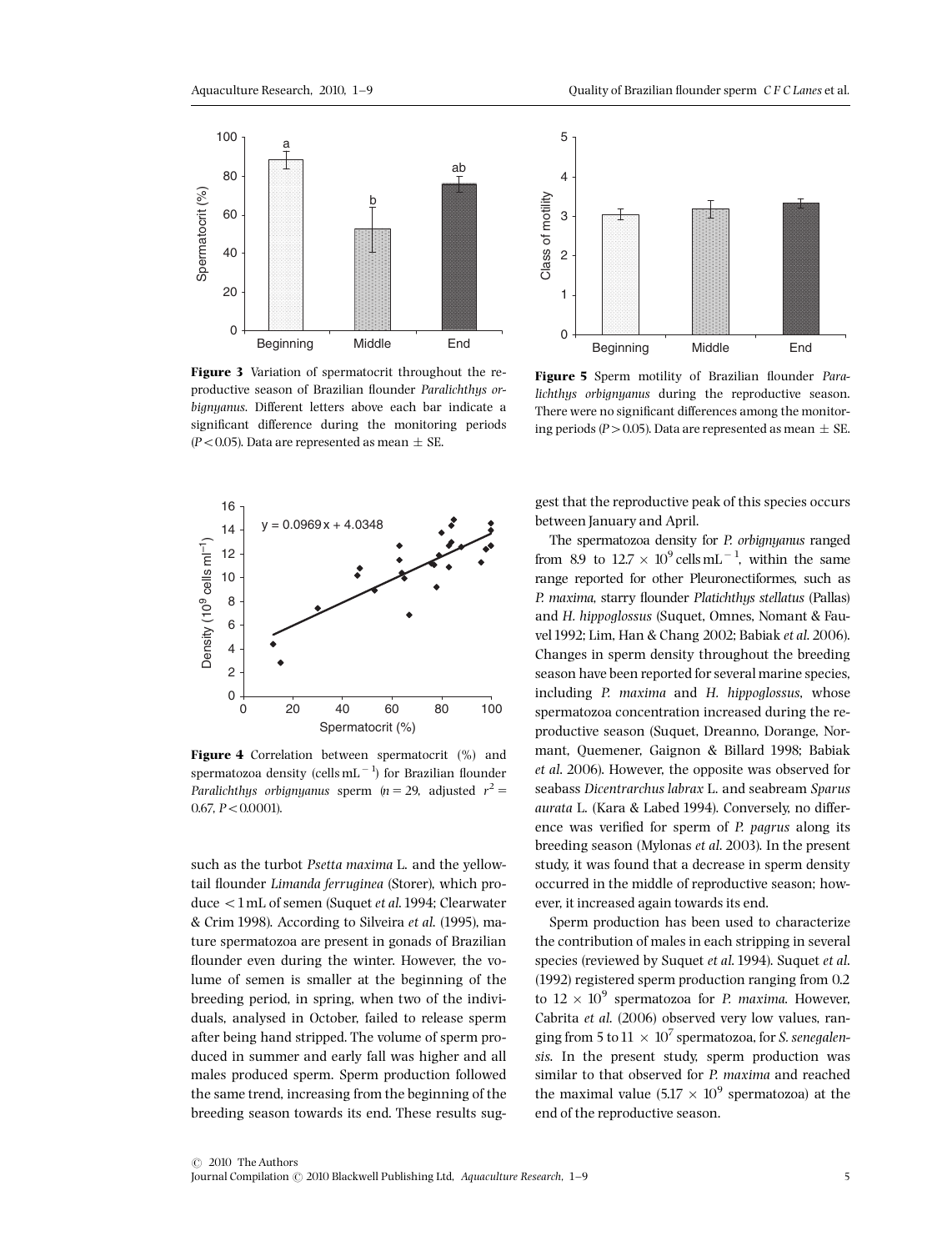pH 6.77  $\pm$ 

 $K^+$  (mmol  $L^{-1}$ )

 $Ca^{2+}$  (mmol  $L^{-1}$ )

Osmolality (mOsmol kg $^{-1}$ )

 $Cl^{-}$  (mmol  $L^{-1}$ )

 $\pm$  3.08<sup>b</sup> 19.55  $\pm$  0.59<sup>a</sup>

 $\pm$  4.41<sup>a</sup> 142.25  $\pm$  10.87<sup>a</sup>

 $\pm$  7.72<sup>a</sup> 325.5  $\pm$  7.33<sup>a</sup>

 $427 + 455^{\circ}$ 

 $6.77 \pm 0.03^a$ 

| males), middle $(n = 8$ males) and end $(n = 15$ males) of the reproductive season |                                |                          |                            |
|------------------------------------------------------------------------------------|--------------------------------|--------------------------|----------------------------|
| <b>Parameters</b>                                                                  | Beginning                      | Middle                   | End                        |
| $Na^+$ (mmol $L^{-1}$ )                                                            | 112.46 $\pm$ 6.66 <sup>a</sup> | $146.85 \pm 28.25^{ab}$  | $174.62 \pm 12.68^{\rm b}$ |
| $Mg^{2+}$ (mmol L <sup>-1</sup> )                                                  | $8.30 \pm 1.57^{\rm a}$        | $10.47 \pm 2.45^{\circ}$ | $4.61 \pm 0.70^a$          |

 $44.71 + 0.22^6$ 

 $20.70 \pm 1.13^{\circ}$ 

 $100.15 + 4.58^6$ 

 $301.67 \pm 1.67^a$ 

 $6.77 \pm 0.02^a$ 

Table 1 Characteristics of the seminal plasma of Brazilian flounder Paralichthys orbignyanus during the beginning  $(n = 15$ 

Data are represented as mean  $\pm$  SE. Values sharing different letters in each line indicate a significant difference among the monitoring periods  $(P<0.05)$ .



Figure 6 Duration of progressive and vibratory movement and the total duration of motility of Brazilian flounder Paralichthys orbignyanus spermatozoa during the reproductive season. Different letters above each bar indicate a significant difference during the monitoring periods (P < 0.05). Data are represented as mean  $\pm$  SE.

In the present study, a positive correlation was found between spermatocrit and spermatozoa density, corroborating with data demonstrated for other teleosts (Rakitin, Ferguson & Trippel 1999; Rideout, Trippel & Litvak 2004; Borges et al. 2005; Rouxel et al. 2008). However, considering the Pleuronectiformes, this correlation may be controversial, because Suquet et al. (1992) did not find any correlation between spermatozoa density and spermatocrit for P. maxima sperm, while Tvedt, Benfey, Martin-Robichaud and Power (2001), working with H. hippoglossus, suggested that spermatocrit can be used as an easy, simple and fast technique for estimating sperm density.

Spermatozoa motility is considered to be the main factor related to sperm quality in fish (Rurangwa et al. 2004). In the present study, no differences in the percentage of motile cells were observed during the breeding season. A decrease in the percentage of sperm motility and a linear increase in cell density were observed throughout the reproductive season of P. maxima and H. hippoglossus (Suquet et al. 1998; Babiak et al. 2006). Both parameters are usually indicators of sperm ageing in several teleost fish (Billard, Cosson, Crim & Suquet 1995). Babiak et al. (2006) reported other alterations in the quality of halibut sperm during the breeding season, considering that these changes are related to spermiogenesis, hydration and the cell decomposition process, which regulates gamete maturation along the reproductive season.

 $\pm$  1.57<sup>a</sup> 10.47  $\pm$  2.45<sup>a</sup> 4.61  $\pm$ 

 $\pm$  0.22<sup>a</sup> 28.89  $\pm$  12.28<sup>a</sup> 42.7  $\pm$ 

 $12.31 \pm 3.08^{\text{h}}$ 

 $113.59 + 4.41^8$ 

 $6.67 \pm 0.11^a$ 

 $312.5 \pm 7.72^a$ 

In the present study, it was observed that the total duration of spermatozoa motility of P. orbignyanus is high. However, progressive motility duration decreased after 10 min, and for most of the period, spermatozoa remained only vibrating. Trippel and Morgan (1994) reported the same process for G. morhua, where progressive motility of spermatozoa was observed during a few minutes, while for a long period, only vibrating cells were observed ( $\approx 120$  min). Rainis, Gasco and Ballestrazzi (2005) found that the total duration of sperm motility for S. aurata was about 50 min, while spermatozoa of rainbow trout Oncorhynchus mykiss (Walbaum) and brown trout Salmo trutta L. are motile for  $<$  2 min. According to these authors, the differences in the duration of spermatozoa motility among the species are related to the type of environment where fecundation occurs. In the case of S. aurata, fertilization occurs in open sea, where hydrodynamic processes are unstable unlike freshwater environments. Therefore, spermatozoa need to swim for a longer period to reach the ovulum and fertilize it.This can illustrate why spermatozoa of Brazilian flounder showed a very long motility duration. Although mature male Brazilian flounder are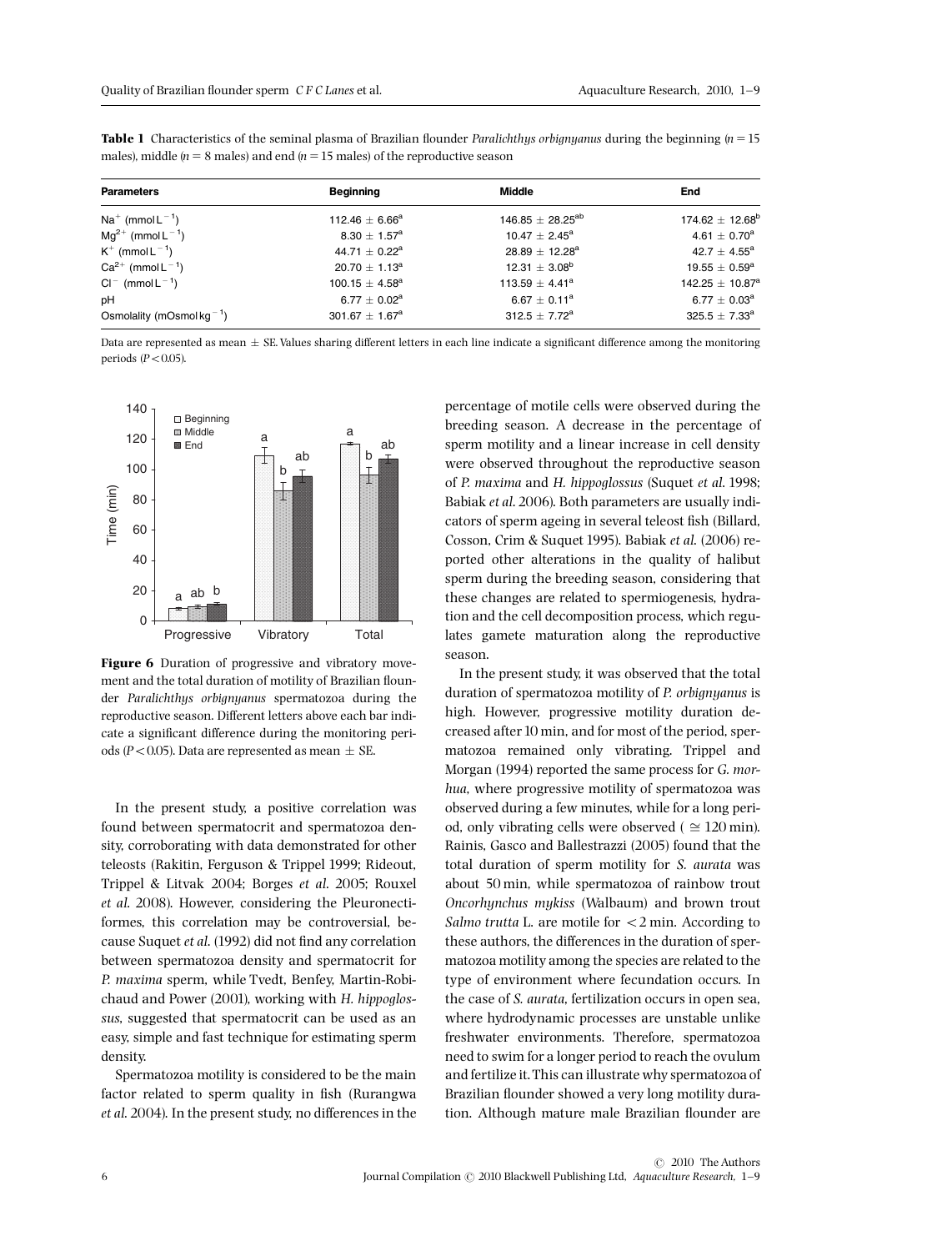found in estuaries (Silveira et al. 1995), the reproduction of this species is likely to take place in coastal waters, because eggs sink to the bottom in brackish water (Sampaio et al. 2007).

Several parameters such as ionic concentration  $(Na^+, K^+, Mg^{2+}, Ca^{2+}$  and  $Cl^-)$ , pH, osmotic pressure, temperature and dilution ratio affect the percentage of motile cells and the duration of sperm motility (Alavi, Cosson, Karami, Amiri & Akhoundzadeh 2004; Alavi & Cosson 2005, 2006). In the present study, alterations in the duration of sperm motility were observed throughout the reproductive season. The lowest motility duration was verified in the middle of the reproductive season and coincided with the smaller  $Ca^{2+}$  ion concentration in the seminal plasma. The  $K^+$  ion concentration was low in this period, but no difference was observed among the monitored periods, because there was a high variability among the individuals. In contrast to Cyprinidae and Salmonidae, the literature on the effect of ions on sperm motility in marine fish is fairly limited. In salmonids, sturgeons and paddlefish, high concentrations of  $K^+$  ion in seminal plasma favour inhibition of sperm motility (Cosson, Linhart, Mims, Shelton & Rodina 2000; Alavi et al. 2004; Alavi & Cosson 2006). However, in marine teleosts,  $K^+$  has no inhibitory effect on sperm motility in the summer whiting Sillago ciliata (Cuvier), flounder Platichtys flesus L. and G. morhua (Morisawa1985; Goodall, Blackshaw & Capra 1989). In freshwater species,  $Ca^{2+}$  influences the total time of activity, percentage of sperm motility and sperm velocity (Alavi & Cosson 2006). In some marine teleosts, recent studies demonstrated that the presence of  $Ca^{2+}$  allows motility to occur at a high osmotic pressure (Alavi & Cosson 2006). In the present study, a decrease in the  $Ca^{2+}$  and K<sup>+</sup> concentrations seems to be related to the duration of sperm motility.

The predominant ions in the seminal plasma of P. orbignyanus are Na<sup>+</sup> and Cl<sup>-</sup>, which follow the same trend of osmolality, increasing during the reproductive season. Wang and Crim (1997) reported the same correlation among Na<sup>+</sup>, Cl<sup>-</sup> and osmolality for ocean pout. In general terms, the osmolality and concentration of Na<sup>+</sup>, Cl<sup>-</sup> and Mg<sup>2+</sup> ions found in the seminal plasma of P. orbignyanus were similar to P. maxima (Dreanno, Suquet, Desbruyères, Cosson, Delliou & Billard 1998). However,  $K^+$  and Ca<sup>2+</sup> levels are higher than the seminal plasma of P. maxima. The  $K^+$  and Ca<sup>2+</sup> concentrations observed in the seminal plasma of P. orbignyanus are similar to some freshwater species (Alavi & Cosson 2006). Because P. orbignyanus is considered to be an estuarinedependent species, this can influence the ionic composition of the seminal plasma of this species.

The pH values of Brazilian flounder seminal plasma throughout the reproductive season averaged 6.8, similar to the pH values recorded for the seminal plasma of L. ferruginea (6.8) (Clearwater & Crim 1998), but smaller than those recorded for P. maxima  $(7.1 - 7.6)$ , P. stellatus  $(7.3 - 8.0)$  and H. hippoglossus (7.3-7.6) (Dreanno et al. 1998; Lim et al. 2002; Babiak et al. 2006).

In conclusion, changes in the sperm quality of Brazilian flounder occur during the reproductive season. The analyses of volume, cell density, sperm production and duration of progressive motility indicate that the reproductive peak of this species takes place between January and April. Plasmatic concentrations of  $K^+$  and  $Ca^{2+}$  ions can be related to the duration of sperm motility. However, other studies should be carried out to better evaluate the relationship among these parameters. Moreover, the ageing phenomenon of spermatozoa throughout the reproductive season, common for other flatfish, is not so evident for P. orbignyanus within the sampling period of this study. The information reported in this study related to the physical and chemical characteristics of Brazilian flounder sperm should help to improve management and optimize the development of protocols for short-term storage and cryopreservation of semen.

# Acknowledgments

The authors thank Maira Proietti for revision of the manuscript. This work was supported by MCT/CNPq  $-$  Edital Universal ( $#$  483360/2007-4). C. F. C. Lanes and M. H. Okamoto are graduate students of the Graduate Program in Aquaculture at FURG and are supported by Brazilian CNPq. A. Bianchini  $(\# 300906/2006-4)$  and L. A. Sampaio  $(\#308013/$ 2009-3) are research fellows of the Brazilian CNPq.

## References

- Alavi S.M.H. & Cosson J. (2005) Sperm motility in fishes. (I) Effects of temperature and pH: a review. Cell Biology International  $29$ ,  $101-110$ .
- Alavi S.M.H. & Cosson J. (2006) Sperm motility in fishes. (II) Effects of ions and osmolality: a review. Cell Biology International 30, 1-14.
- Alavi S.M.H., Cosson J., Karami M., Amiri B.M. & Akhoundzadeh M.A. (2004) Spermatozoa motility in the Persian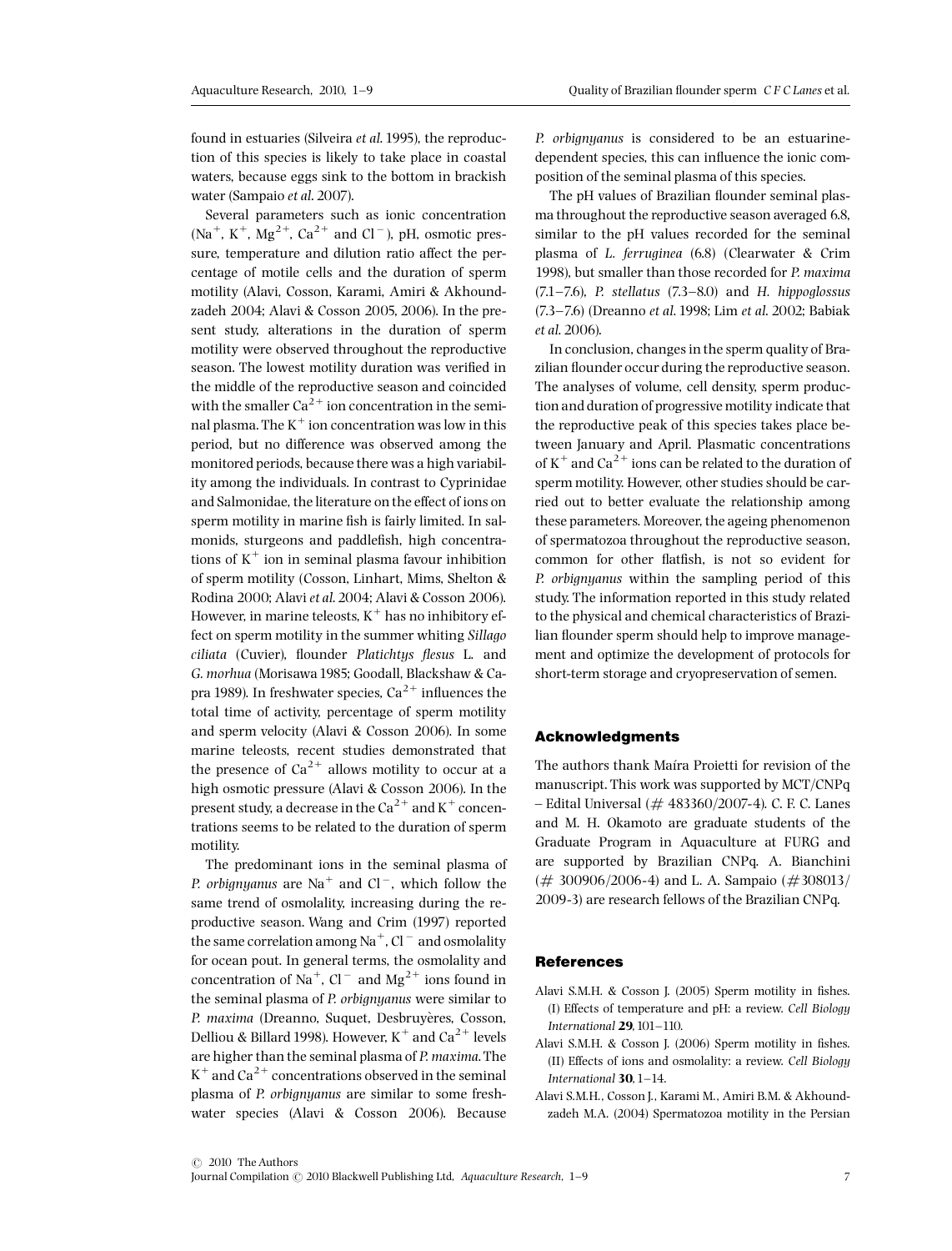sturgeon, Acipenser persicus: effects of pH, dilution rate, ions and osmolality. Reproduction 128, 819-828.

- Babiak I., Ottesen O., Rudolfsen G. & Johnsen S. (2006) Quantitative characteristics of Atlantic halibut, Hippoglossus hippoglossus L., semen throughout the reproductive season. Theriogenology  $65$ , 1587-1604.
- Bianchini A.,WasieleskyW. Jr & Miranda K.C. (1996) Toxicity of nitrogenous compounds to juveniles of flatfish Paralichthys orbignyanus. Bulletin of Environmental Contamination and Toxicology  $56, 453-459.$
- Billard R., Cosson J., Crim L.W. & Suquet M. (1995) Sperm physiology and quality. In: Broodstock Management and Egg and Larval Quality (ed. by N.R. Bromage & R.J. Roberts), pp. 25^52. Blackwell Science, Oxford, UK.
- Borges A., Siqueira D.R., Jurinitz D.F., Zanini R., Amaral F., Grillo M.L., Oberst E.R. & Wassermann G.F. (2005) Biochemical composition of seminal plasma and annual variations in semen characteristics of jundia Rhamdia quelen (Quoy and Gaimard, Pimelodidae). Fish Physiology and Biochemistry 31, 45-53.
- Cabrita E., Soares F. & Dinis M.T. (2006) Characterization of Senegalese sole, Solea senegalensis, male broodstock in terms of sperm production and quality. Aquaculture 261, 967^975.
- Cerqueira V.R. (2005) Egg development of Paralichthys orbignyanus (Valenciennes, 1839). Brazilian Archives Biolology and Technology  $48,459-465.$
- CerqueiraV.R., Mioso R., Macchiavello J.A.G. & Brugger A.M. (1997) Ensaios de inducao de desova do linguado, Paralichthys orbignyanus Valenciennes, 1839. Boletim do Instituto de Pesca 24, 247-254.
- Chao N.-H. & Liao I.C. (2001) Cryopreservation of finfish and shellfish gametes and embryos. Aquaculture 197, 161-189.
- Ciereszko A., Glogowski J. & Dabrowski K. (2000) Biochemical characteristics of seminal plasma and spermatozoa of freshwater fishes. In: Cryopreservation in Aquatic Species (ed. by T.R. Tiersch & P.M. Mazik), pp. 20^48.World Aquaculture Society, Baton Rouge, LA, USA.
- Clearwater S.J. & Crim L.W. (1998) Gonadotropin releasing hormone-analogue treatment increases sperm motility, seminal plasma pH and sperm production in yellowtail flounder Pleuronectes ferrugineus. Fish Physiology and Biochemistry **19**, 349-357.
- Cosson J., Linhart O., Mims S.D., Shelton W.L. & Rodina M.  $(2000)$  Analysis of motility parameters from paddlefish and shovelnose sturgeon spermatozoa. Journal of Fish Biology 56, 1348-1367.
- Cosson J., Groison A.-L, Suquet M., Fauvel C., Dreanno C. & Billard R. (2008) Studying sperm motility in marine fish: an overview on the state of the art. Journal of Applied Ichthyology  $24,460-486$ .
- Cosson J., Groison A.-L, Suquet M. & Fauvel C. (2008) Motility characteristics of spermatozoa in cod (Gadus morhua) and hake (Merluccius merluccius). Cybium 32, 176-177.
- Dreanno C., Suquet M., Desbruyères E., Cosson J., Delliou H.L. & Billard R. (1998) Effect of urine on semen

quality in turbot Psetta maxima. Aquaculture 169,  $247 - 262$ 

- Figueiredo J.L. & Menezes N.A. (2000) Manual de peixes marinhos do sudeste do Brasil. Museu de zoologia/USP, Sao Paulo, SP, Brazil,116pp.
- Goodall J.A., BlackshawA.W. & Capra M.F. (1989) Factors affecting the activation and duration of motility of the spermatozoa of the summer whiting (Sillago ciliate). Aquaculture 77, 243^250.
- Kara M.K. & Labed S. (1994) Evolution dês caracteristiques du sperme de Sparus aurata et Dicentrarchus labrax au cours d'une saison de reproduction. Cahiers de Biologie Marine 35, 281-288.
- Lanes C.F.C., Okamoto M., Cavalcanti P.V., Collares T., Campos V.F., Deschamps J.C., Robaldo R.B., Marins L.F. & Sampaio L.A. (2008) Cryopreservation of Brazilian flounder (Paralichthys orbignyanus) sperm. Aquaculture 275, 361^365.
- Lanes C.F.C, Sampaio L.A. & Marins L.F. (2008) Evaluation of DNase in seminal plasma and uptake of exogenous DNA by spermatozoa of the Brazilian flounder Paralichthys orbignyanus. Theriogenology 71,525^533.
- Lim H.K., Han H.S. & Chang Y.J. (2002) Effects of gonadotropin-releasing hormone analog on milt production enhancement in starry flounder Platichthys stellatus. Fisheries Science 68, 1197-1204.
- Morisawa M. (1985) Initiation mechanism of sperm motility at spawning in teleosts. Zoological Science 2,605^615.
- Mylonas C.C., Papadaki M. & Divanach P. (2003) Seasonal changes in sperm production and quality in the red porgy Pagrus pagrus (L.). Aquaculture Research 34, 1161-1170.
- Radonic M. (2009) Gonadal sex differentiation in cultured juvenile flounder, Paralichthys orbignyanus (Valenciennes, 1989). Journal of the World Aquaculture Society 40, 129^133.
- Radonic M., Müller M.I., López A.V., Bambill G.A., Spinedi M. & Boccanfuso J.J. (2007) Improvement in flounder, Paralichthys orbignyanus, controlled spawning in Argentina. Ciencias Marinas 33, 187-196.
- Rainis S., Gasco L. & Ballestrazzi R. (2005) Comparative study on milt quality features of different finfish species. Italian Journal Animal Science 4, 355-363.
- Rakitin A., Ferguson M.M. & Trippel E.A. (1999) Spermatocrit and spermatozoa density in Atlantic cod (Gadus morhua): correlation and variation during the spawning season. Aquaculture 170, 349-358.
- Rideout R.M.,Trippel E.A. & Litvak M.K. (2004) Relationship between sperm density, spermatocrit, sperm motility and spawning date in wild and cultured haddock. Journal of Fish Biology 65, 319-332.
- Rouxel C., Suquet M., Cosson J., Severe A., Quemener L. & Fauvel C. (2008) Changes in Atlantic cod (Gadus morhua L.) sperm quality during the spawning season. Aquaculture Research 39, 434-440.
- Rurangwa E., Kime D.E., Ollevier F. & Nash J.P. (2004) The measurement of sperm motility and factors affect-